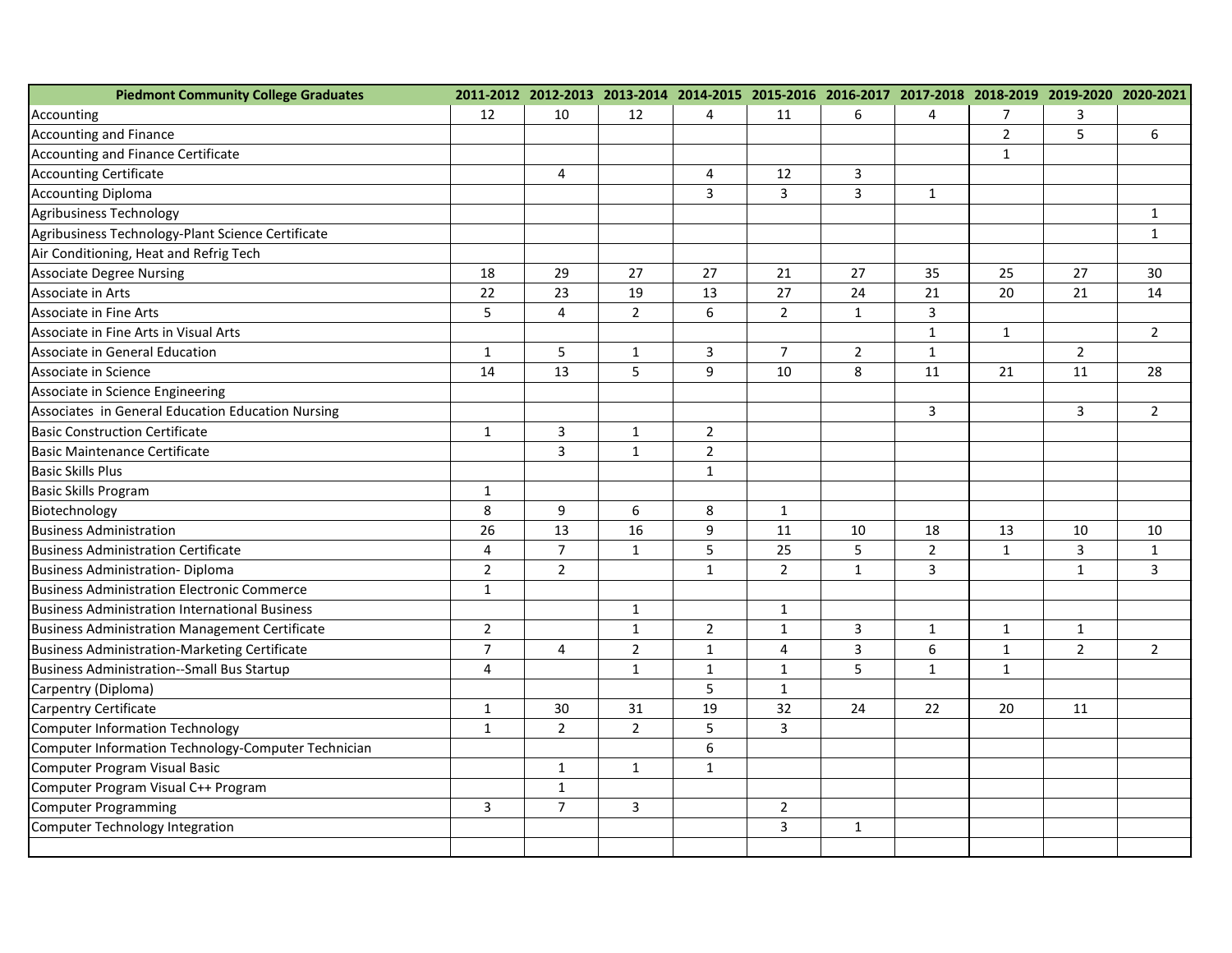| <b>Piedmont Community College Graduates</b>                  |                |                |                |                         | 2011-2012 2012-2013 2013-2014 2014-2015 2015-2016 2016-2017 2017-2018 2018-2019 2019-2020 2020-2021 |                |                |                |                |                |
|--------------------------------------------------------------|----------------|----------------|----------------|-------------------------|-----------------------------------------------------------------------------------------------------|----------------|----------------|----------------|----------------|----------------|
| Computer Technology Integration Certificate                  |                |                |                |                         | 3                                                                                                   |                |                |                |                |                |
| <b>Computer Technology Integration-Desktop Applications</b>  |                |                |                |                         | $\overline{2}$                                                                                      |                |                |                |                |                |
| Computer Technology Integration-Desktop Operating Sys Cert   |                |                |                |                         | $\mathbf{1}$                                                                                        |                |                |                |                |                |
| Computer Technology Integration-Industry Certif Prep Cert    |                |                |                |                         | $\overline{3}$                                                                                      |                |                |                |                |                |
| Computer Technology Integration-Networking Diploma           |                |                |                |                         | $\mathbf{1}$                                                                                        |                |                |                |                |                |
| Computer Technology Integration-Windows Operating Certificat |                |                |                |                         | $\mathbf{1}$                                                                                        |                |                |                |                |                |
| <b>Cos Focus</b>                                             |                |                |                |                         |                                                                                                     |                | $\mathbf{1}$   |                |                |                |
| Cosmetology                                                  | 4              | 3              | 5              | 1                       | 5                                                                                                   | $\overline{2}$ | $\mathbf{1}$   | 3              | 4              | 6              |
| <b>Cosmetology Certificate</b>                               | 10             | 8              | $\overline{7}$ | 14                      | $\overline{7}$                                                                                      | $\overline{7}$ | $\overline{4}$ | 6              | 5              | 5              |
| Cosmetology Instructor (Certificate)                         | $\mathbf{1}$   |                |                |                         |                                                                                                     |                |                |                |                |                |
| <b>Criminal Justice Technology</b>                           | 36             | 26             | 35             | 25                      | 25                                                                                                  | 14             | 18             | 6              | 14             | 21             |
| Criminal Justice Technology Advanced Crim Investigations Cer |                |                |                |                         |                                                                                                     |                |                | $\overline{3}$ |                |                |
| Criminal Justice Technology/Latent Evidence                  | 3              | $\mathbf{1}$   |                |                         |                                                                                                     |                |                |                |                |                |
| Criminal Justice Technology-Certificate                      | 34             | 5              | 9              | $\overline{7}$          | 5                                                                                                   | 3              | $\overline{2}$ | 4              |                | 6              |
| Criminal Justice Technology-Corrections Specialist Cert      | 6              | $\overline{4}$ |                |                         | 5                                                                                                   | $\overline{2}$ |                | $\mathbf{1}$   |                | $\mathbf{1}$   |
| Criminal Justice Technology-Invest CTE                       |                |                | $\mathbf{1}$   |                         |                                                                                                     |                |                |                |                |                |
| Digital Effects and Animation Technology                     | 4              | $\mathbf{1}$   | $\overline{2}$ | $\overline{4}$          | 5                                                                                                   | $\overline{2}$ | $\overline{4}$ | $\overline{4}$ | 3              | 6              |
| Digital Effects and Animation Technology Certificate         |                |                |                | $\mathbf{1}$            | 6                                                                                                   | $\overline{a}$ | $\overline{2}$ | 4              |                |                |
| <b>Early Childhood Education</b>                             | 8              | 8              | 14             | 18                      | $\mathbf{3}$                                                                                        | 4              | 6              |                |                |                |
| Early Childhood Education: Career Option Childcare Cert      | 10             | 6              | 9              | 19                      | 9                                                                                                   | 5              | $\overline{2}$ | $\overline{2}$ | $\mathbf{1}$   | 5              |
| Early Childhood Education-Career Option                      |                |                |                |                         |                                                                                                     |                |                | $\mathbf{1}$   | $\mathbf{1}$   | 6              |
| Early Childhood Education-Career Option Certificate          | $\overline{7}$ | $\mathbf{3}$   | 8              | 16                      | $\overline{7}$                                                                                      | 6              | 6              | 9              | 6              | $\overline{2}$ |
| Early Childhood Education--Career Option Diploma             | 5              | $\mathbf{1}$   | 6              | 18                      | $\mathbf{1}$                                                                                        | 5              | 5              | $\mathbf{1}$   | $\overline{2}$ |                |
| <b>Electrical Power Production Technology</b>                | 8              | $\mathbf{1}$   | $\overline{4}$ | 5                       | $\overline{2}$                                                                                      | 9              | 4              | $\overline{4}$ | 4              | $\mathbf{1}$   |
| <b>Electrical System Technology</b>                          |                |                |                |                         | $\overline{2}$                                                                                      | $\overline{3}$ |                | $\overline{3}$ | $\overline{2}$ |                |
| Electrical System Technology-Certificate                     |                |                |                |                         | $\mathbf{1}$                                                                                        |                |                | $\mathbf{1}$   |                |                |
| Electrical System Technology-Res Wiring Cert                 |                |                |                |                         |                                                                                                     |                | 4              |                | $\mathbf{1}$   |                |
| <b>Electrical/Electronics Technology</b>                     | 5              | 4              | $\overline{3}$ |                         | $\overline{2}$                                                                                      |                |                |                |                |                |
| <b>Facility Maintenance Technology</b>                       | 5              | $\overline{3}$ | $\mathbf{1}$   | 5                       |                                                                                                     |                |                |                |                |                |
| Film & Video Production Technology, Advanced Certificate     |                |                | $\mathbf{1}$   |                         |                                                                                                     |                |                |                |                |                |
| Film and Video Production Tech                               |                |                | $\overline{2}$ |                         | $\mathbf{1}$                                                                                        |                |                |                |                |                |
| Film and Video Production Technology                         | $\overline{2}$ | $\overline{7}$ | 8              | $\sqrt{2}$              | $\overline{3}$                                                                                      | $\overline{2}$ | $\overline{3}$ | $\mathbf{1}$   | $\mathbf{1}$   | $\mathbf{1}$   |
| Film and Video Production Technology Certificate             | $\mathbf{1}$   |                | 9              | $\overline{2}$          | $\overline{2}$                                                                                      | $\mathbf{1}$   |                | $\mathbf{3}$   |                |                |
| Film and Video Production Technology-Advanced Certificate    | $\mathbf{1}$   | $\mathbf{1}$   | 5              | $\mathbf{1}$            | $\mathbf 1$                                                                                         |                |                |                |                |                |
| Film and Video Tech Diploma                                  |                |                |                |                         | $\mathbf{1}$                                                                                        |                |                |                |                |                |
| Foodservice Technology Certificate                           | 32             | 29             | 32             | 16                      | 31                                                                                                  | 26             | 28             | 28             | 10             |                |
| <b>General Occupational Technology</b>                       | 4              | $\overline{3}$ | $\overline{4}$ | $\overline{\mathbf{3}}$ | 6                                                                                                   | $\overline{2}$ | $\mathbf{1}$   | $\overline{2}$ | $\mathbf 1$    | $\mathbf{1}$   |
|                                                              |                |                |                |                         |                                                                                                     |                |                |                |                |                |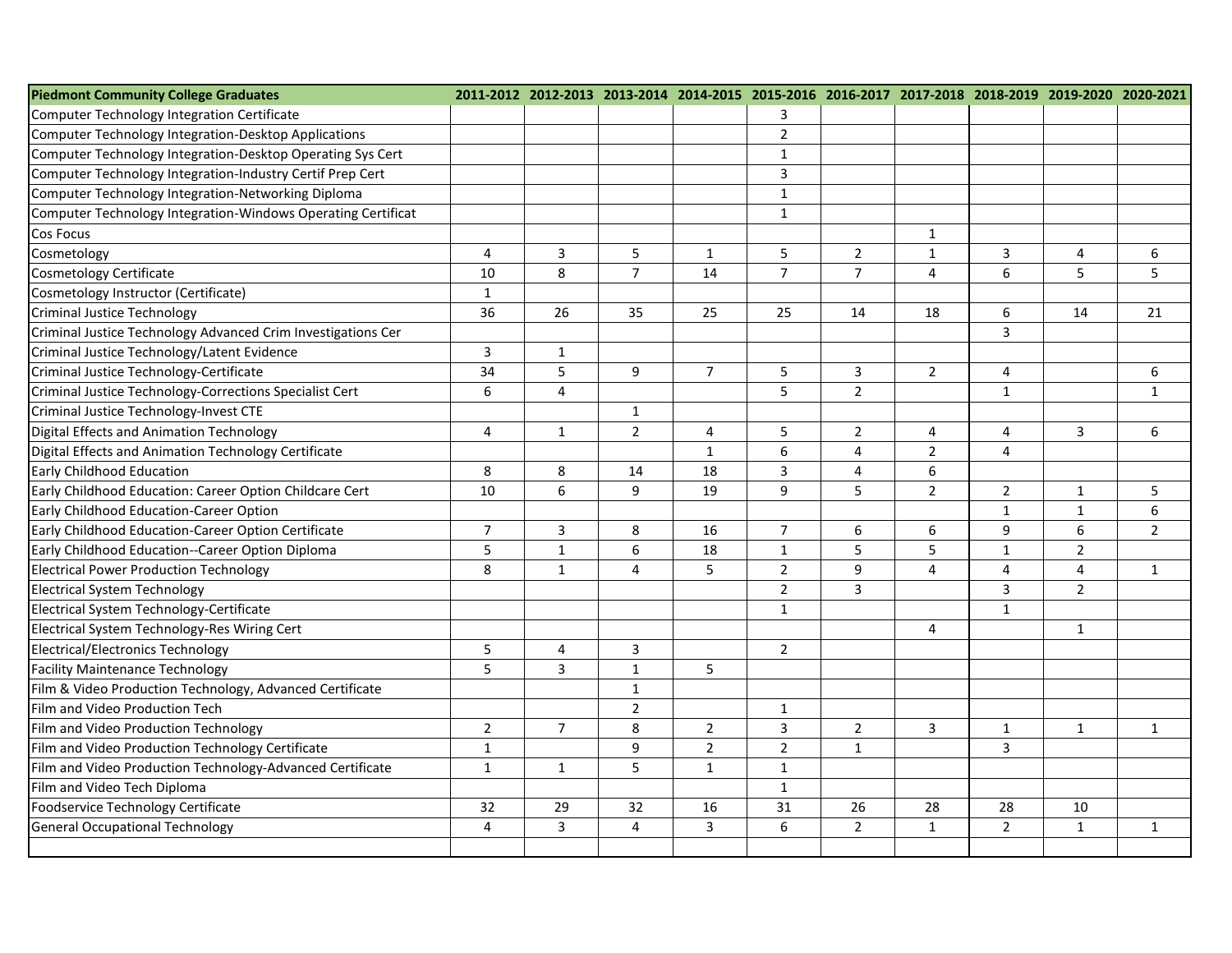| <b>Piedmont Community College Graduates</b>             |                |                  |                |                | 2011-2012 2012-2013 2013-2014 2014-2015 2015-2016 2016-2017 2017-2018 2018-2019 2019-2020 2020-2021 |                |                |                |                |                |
|---------------------------------------------------------|----------------|------------------|----------------|----------------|-----------------------------------------------------------------------------------------------------|----------------|----------------|----------------|----------------|----------------|
| Gunsmithing                                             |                |                  |                |                |                                                                                                     |                |                |                |                |                |
| Gunsmithing (Diploma)                                   | $\overline{2}$ | $\mathbf{1}$     |                | $\mathbf{1}$   | 9                                                                                                   | $\overline{2}$ | $\overline{2}$ | 3              | $\mathbf{1}$   | 3              |
| Gunsmithing I, Certificate                              | 11             | 8                | 13             | 11             | 11                                                                                                  | 11             | 3              | 3              | 3              | $\overline{2}$ |
| Gunsmithing II. Certificate                             | 9              | $\overline{7}$   | 8              | $\overline{7}$ | 13                                                                                                  | $\overline{7}$ | 10             | $\overline{4}$ | $\overline{2}$ | $\mathbf{1}$   |
| Gunsmithing III, Certificate                            | $9\,$          | 8                | $\overline{4}$ | 9              | $\boldsymbol{6}$                                                                                    | 10             | 4              | 8              | $\mathbf 1$    | $2^{\circ}$    |
| Gunsmithing IV, Certificate                             | 4              | 8                | 6              | 8              | 8                                                                                                   | 5              | 8              | 5              | $\mathbf{1}$   | $2^{\circ}$    |
| Gunsmithing V, Certificate                              | 5              | $\boldsymbol{6}$ | 8              | 5              | 11                                                                                                  | $\overline{4}$ | 8              | 5              | 4              | $\overline{2}$ |
| Health Care Technology (Certificate)                    |                |                  | 5              | 10             |                                                                                                     |                |                |                |                |                |
| <b>Healthcare Management Technology</b>                 |                | $\mathbf{1}$     | 6              | $\overline{2}$ | $\overline{2}$                                                                                      | $\overline{2}$ | $\overline{2}$ |                | $\mathbf 1$    | 3              |
| Healthcare Management Technology-Medical Coding         | $\overline{4}$ | 10               | 6              | $\overline{7}$ | $\overline{3}$                                                                                      | $\overline{7}$ | $\overline{4}$ | $\overline{4}$ | $\mathbf{1}$   | 9              |
| Horticulture                                            |                |                  |                |                |                                                                                                     |                |                |                |                |                |
| <b>Horticulture Technology</b>                          |                |                  |                |                |                                                                                                     |                |                |                |                |                |
| <b>Human Services Technology</b>                        | 5              | $\overline{2}$   | 5              | $\mathbf{1}$   | $\overline{2}$                                                                                      | $\overline{2}$ | $\mathbf{1}$   | $2^{\circ}$    | $\mathbf 1$    | 3              |
| Human Services Technology Gerontology                   |                |                  |                |                |                                                                                                     |                |                |                | $\mathbf 1$    |                |
| Human Services Technology/Social Services               | $\overline{3}$ | $\overline{4}$   | $\overline{4}$ | $\overline{2}$ | $\overline{2}$                                                                                      | $\overline{2}$ |                |                |                |                |
| Indust Sys Tech Intermediate Cert                       |                |                  |                |                |                                                                                                     |                |                |                |                |                |
| Industrial Systems Technology                           | 3              | $2^{\circ}$      | 4              | 3              | 4                                                                                                   | 6              | 4              | $\overline{4}$ |                | $\mathbf{1}$   |
| Industrial Systems Technology Diploma                   |                |                  |                |                |                                                                                                     |                | $\mathbf{1}$   |                |                |                |
| Industrial Systems Technology-Certificate               | 8              | $\mathbf{1}$     | $\overline{3}$ |                | 4                                                                                                   | $\overline{7}$ | 5              | $\mathbf{1}$   | 4              | $2^{\circ}$    |
| Industrial Systems Technology-CTE Pathway               |                |                  |                | $\mathbf{1}$   |                                                                                                     |                |                |                |                |                |
| Infant/Toddler Care (Certificate)                       | $\,8\,$        | $\overline{7}$   | 12             | 15             | 8                                                                                                   | $\overline{7}$ | $\overline{2}$ | 8              | 3              | 6              |
| Info Sys Network Admin Adv Cert                         |                |                  |                |                |                                                                                                     |                |                |                |                |                |
| <b>Information Systems</b>                              | $\mathbf{1}$   | $\mathbf{1}$     |                | 3              | $\mathbf{1}$                                                                                        |                |                |                |                |                |
| <b>Information Systems Security</b>                     |                |                  |                |                |                                                                                                     |                |                |                |                |                |
| <b>Information Technology</b>                           |                |                  |                |                |                                                                                                     | $\overline{2}$ | 6              | $2^{\circ}$    |                | $2^{\circ}$    |
| Information Technology Computer Programming             |                |                  |                |                |                                                                                                     | 3              | $\mathbf{1}$   | $\mathbf{1}$   | $\overline{2}$ |                |
| Information Technology Computer Programming Certificate |                |                  |                |                |                                                                                                     |                |                |                |                | $\mathbf{1}$   |
| Information Technology Database Support Cerificate      |                |                  |                |                |                                                                                                     | $\mathbf{1}$   | 4              | $\overline{2}$ |                |                |
| Information Technology Diploma                          |                |                  |                |                |                                                                                                     | $\mathbf{1}$   | 5              | $\overline{4}$ | 4              |                |
| Information Technology Info Tech Certificate            |                |                  |                |                |                                                                                                     | $\mathbf{1}$   | $\overline{7}$ | $\overline{2}$ | 3              |                |
| Information Technology Management Cert                  |                |                  |                |                |                                                                                                     | $\mathbf{1}$   | 4              | $\mathbf{1}$   |                | $\mathbf{1}$   |
| Information Technology Web Designer                     |                |                  |                |                |                                                                                                     |                |                | $\mathbf{1}$   |                |                |
| Information Technology-Business Support                 |                |                  |                |                |                                                                                                     |                |                | $\overline{2}$ |                |                |
| Information Technology-Computer Programming             |                |                  |                |                |                                                                                                     |                |                |                | $\mathbf 1$    | $\mathbf{1}$   |
| Information Technology-Web                              |                |                  |                |                |                                                                                                     |                |                |                | $\mathbf 1$    |                |
| Internet Technologies                                   |                |                  |                |                | $\mathbf{1}$                                                                                        |                |                |                |                |                |
| Laboratory Technology                                   | 12             | $\overline{7}$   | $\overline{2}$ |                |                                                                                                     |                |                |                |                |                |
|                                                         |                |                  |                |                |                                                                                                     |                |                |                |                |                |